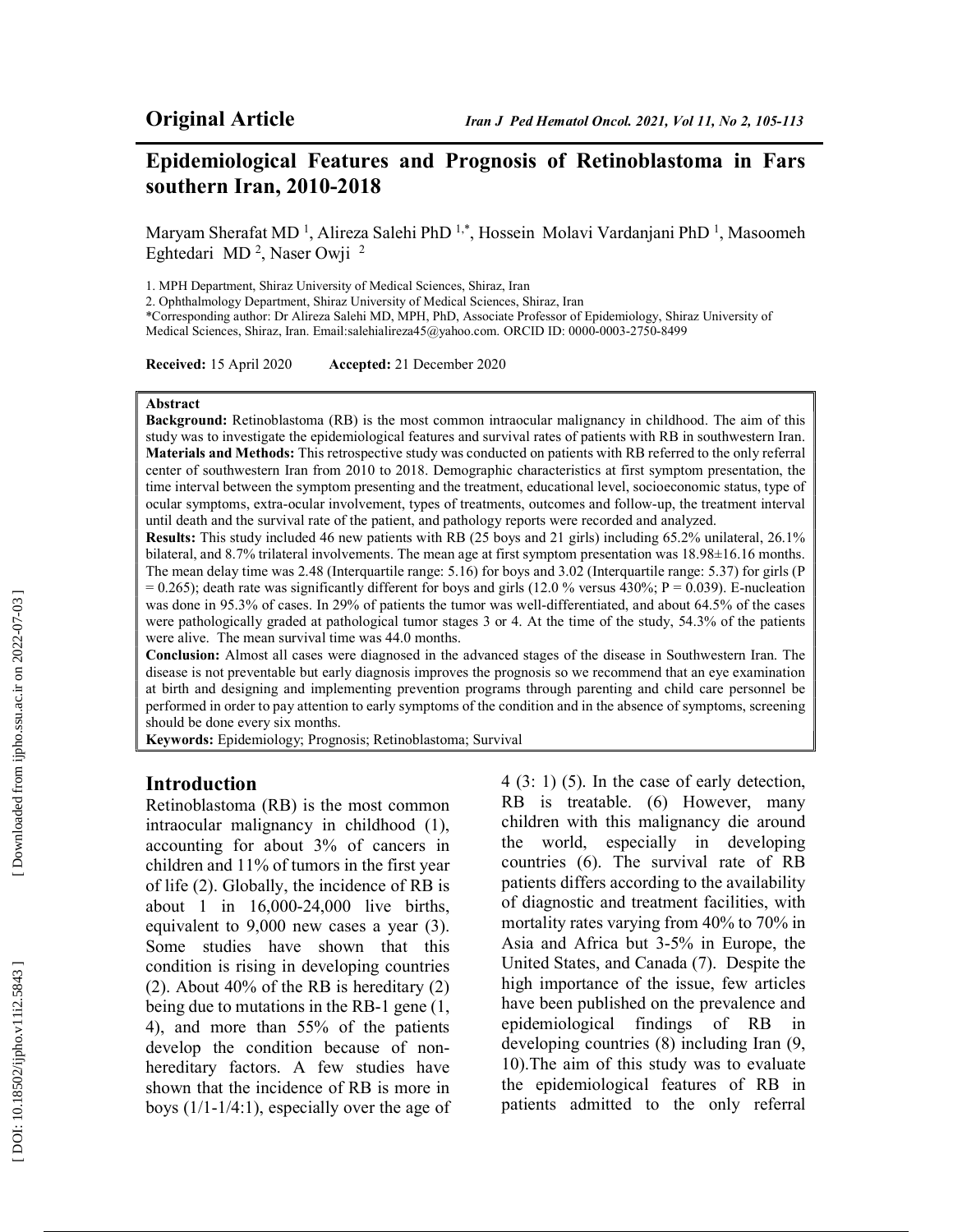hospital in southern Iran from May 2010 to July 2018.

## Materials and Methods

This retrospective study was conducted on all files of the children with RB referring to Khalili Ophthalmology Center, Shiraz University of Medical Sciences, from May 2010 to July 2018. Khalili Ophthalmology Center is the only ophthalmologic referral center in Fars Province and southwestern Iran. To find all available files, the authors searched the C6902 code in the hospital information system. The records with a definite diagnosis of RB, even with the least information, were selected for the next steps. During this period, 50 patients with RB were admitted to Khalili hospital. Four patients were excluded from the study due to incomplete files and 46 cases were investigated. Data on the patients' background and demographic variables including the age of the patient at the time of presenting the first symptom, the age at which the diagnosis was made by the ophthalmologist, the time interval between the symptom presenting and the treatment, the sex of the patient, the family history of the disease (sporadic versus hereditary form), the patient's place of residence (Fars province versus other provinces), parents' educational level and socioeconomic status (high versus low economic level), the refusal to start or complete treatment, the left or right eye, type of ocular symptoms (leukocoria, proptosis, strabismus, red-eye, and decreased vision), extra-ocular involvement, the care and types of treatment (E-nucleation, chemotherapy, cryotherapy, etc.),outcomes and follow-up (based on their refusal to refer to an ophthalmologist or oncologist), the treatment interval until death and the survival of the patient (in months ), and pathology reports, in case of availability, were extracted from the records. To complete the data, the pathologic lamellas of 31 patients present in the Khalili Hospital's pathology laboratory archives were re-examined by an

ophtalmopathologist, reporting histological, cellular, and tumor (T), nodes (N), and metastases (M) grading findings. The defects in the information were removed by referring to existing paper files or telephone contacts with the patients' families. Furthermore, due to patients' continuing treatment in other centers, all available medical records in those centers were used, as well. Access to the medical records and contacting patients and their families for further information were authorized after approval of the ethics committee of Shiraz University of Medical Sciences (Code: 122-49, 28.11.97). When contacting the patients' families, first authors explained the study and in case of willingness, families answered the questions.

### Diagnosis of RB in Khalili Eye Center

During the study, for all referred patients to Khalili ophthalmology center in Shiraz, indirect ophthalmoscopy (12500, Welch Allyn, New York, USA) and fundoscopy were done by an ophthalmologist. According to the presence of a yellowwhite mass in fundoscopy, the disease was diagnosed. Then, for the majority of patients, an ultrasound eye examination was performed by an experienced radiologist. The diagnosis was confirmed by filling-defect and mass detection. In some patients, computed tomography scan of orbit or magnetic resonance imaging was performed to confirm the presence of calcification. Also, post-operation pathological specimens were examined by the pathologist of the ophthalmology center and the final diagnosis of RB was established.

### Statistical analysis

The data were collected using both visual evaluation and the software "Cleansing and preparation of data for statistical analysis" techniques (11). Frequency, relative frequency, mean, median, and standard deviation were used to describe the collected data. The mean survival time and 95% confidence intervals were calculated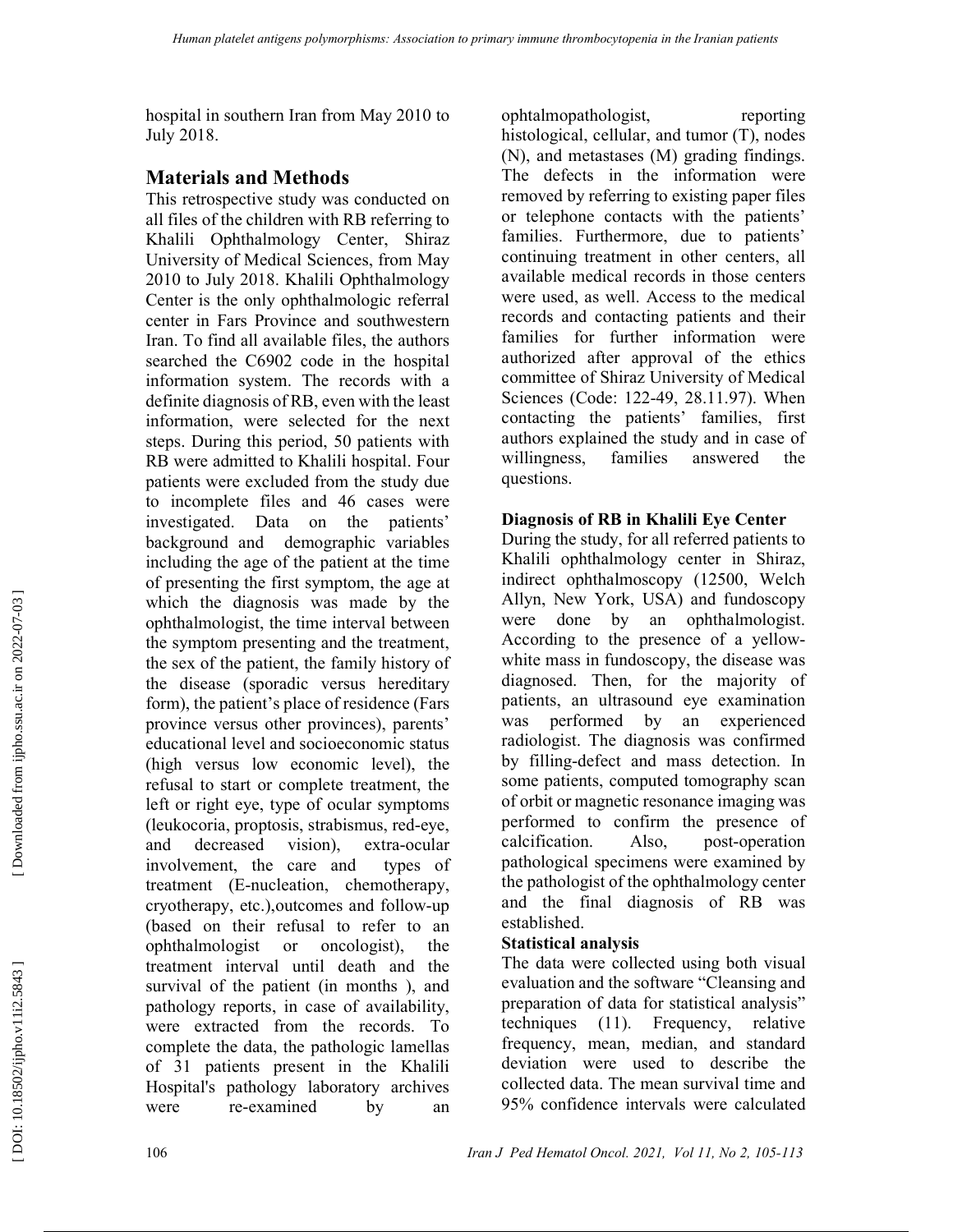and categorized according to the Kaplan-Meier analysis by subgroups of patients. The log-rank test was used to compare survival in different groups of patients. Also, the Chi-square test was used to compare quantitative variables and the Mann-Whitney U test to compare qualitative variables. For the first type error,  $P \le 0.05$  was considered with the twotailed tests.

#### Results

Of the 50 patients admitted to Khalili Ophthalmology Center, 46 patients entered the study.The number of cases admitted between 2010 and 2018 showed an upward trend (Figure1). The sex ratio was 1.19: 1 (25 boys versus 21 girls). At the time of the study, 54.3% of the patients ( $n = 25$ ) were alive. This ratio showed a significant difference in girls and boys ( $P = 0.039$ ). The mean survival time was 44.0 months with a confidence interval of 32.8 to 55.2 (Table I). The median survival time for boys and

girls was respectively 43.0 (95% CI: 21.75, 64.25) and 45.0 (95.1% CI: 36.81, 53.19) months. Comparing the survival curve of girls and boys did not show a statistically significant difference (Figure 2). At diagnosis,  $65.2\%$  of patients ( $n = 30$ ) had unilateral tumors. This ratio was not significant in girls and boys ( $P = 0.208$ ). Left eye involvement was 24% in girls and boys  $(P = 0.352)$ . The most common symptom was leukocoria among boys and girls ( $P = 0.869$ ). The prevalence of this symptom was  $54.3\%$  (n= 25) in patients (Table II). Of the 46 patients, treatment information of 43 patients was available and extractable. E-nucleation was performed in at least one eye in 95.3% of patients ( $n = 41$ ). Results showed that 11.6% of the patients ( $n = 5$ ) refused to start or complete treatment (Table III). In 29% of the cases  $(n = 9)$ , the tumor was well differentiated. About 64.5% of the cases were pathologically graded at pathological tumor stages 3 or 4 stage (Table IV).

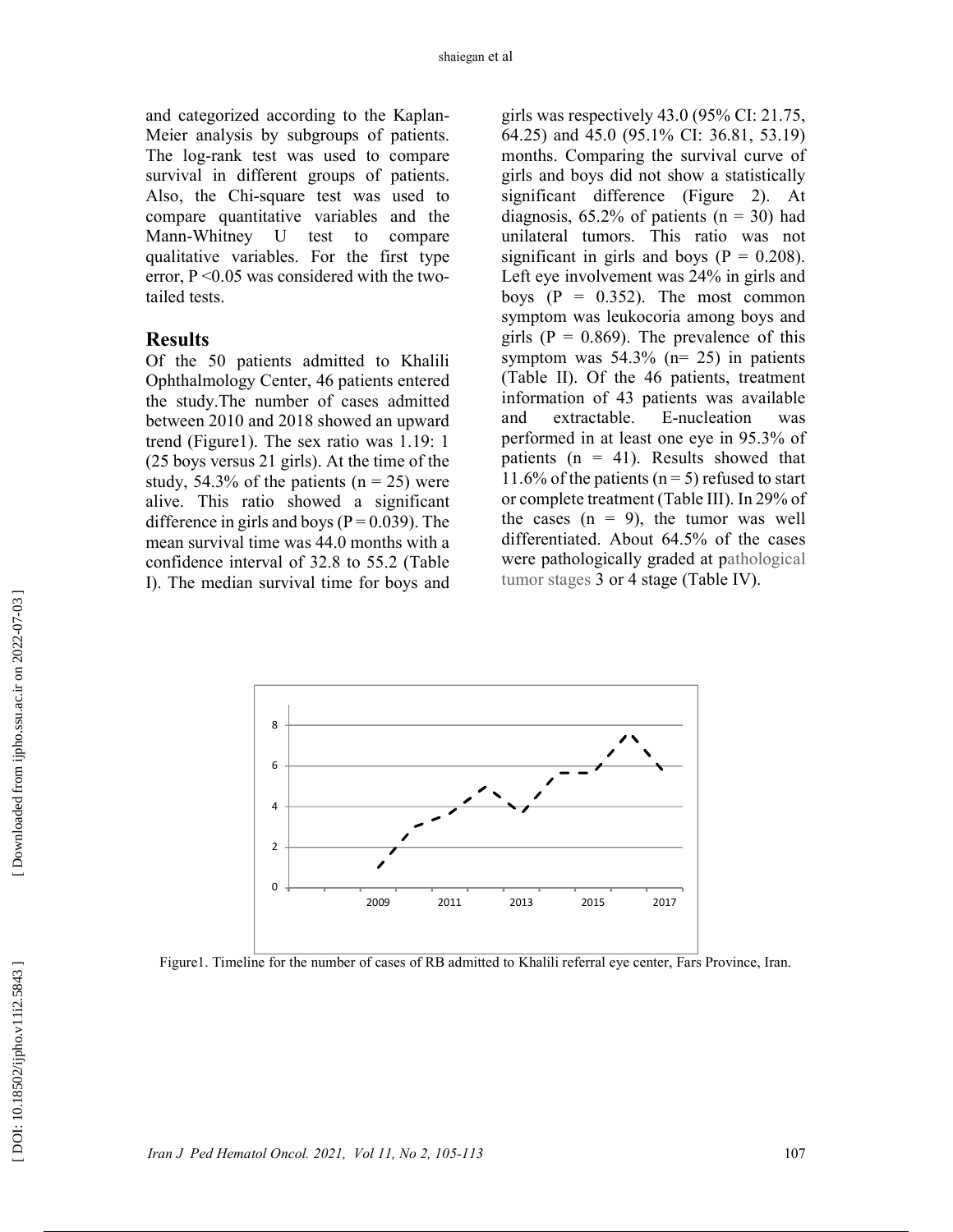

Figure 2. Comparison of survival curve of girls and boys with RB.

| Table I: Characteristics of patients with RB |                  |                    |                    |                |                           |  |
|----------------------------------------------|------------------|--------------------|--------------------|----------------|---------------------------|--|
| <b>Variable</b>                              | Overall $(\% )$  | boys               | girls              | <b>P-Value</b> | $\overline{(\mathbf{m})}$ |  |
|                                              |                  |                    |                    | v/s f          |                           |  |
| Overall                                      | 46(100.0)        | 25(54.3)           | 21 (45.7)          | 0.41           |                           |  |
| Age at first symptom (Months)                |                  |                    |                    |                |                           |  |
| $Mean \pm SD$                                | 18.98(16.16)     | 20.64(18.54)       | 17(12.94)          | 0.716          |                           |  |
| Median (Interquartile                        | 16.0(5.0, 28.3)  | 18.0(4.0, 32.0)    | 12.0(6.0, 24.0)    |                |                           |  |
| range)                                       |                  |                    |                    |                |                           |  |
| Age at Diagnosis ± SD                        | 21(18.019)       | 23.04(21.2)        | 18.57(13.39)       | 0.667          |                           |  |
| <b>Delay</b>                                 | 2.73(IQR: 5.211) | $2.48$ (IQR: 5.16) | $3.02$ (IQR: 5.37) | 0.265          |                           |  |
| time(Interquartile                           |                  |                    |                    |                |                           |  |
| range)                                       |                  |                    |                    |                |                           |  |
| Survival Time (Months)                       |                  |                    |                    |                |                           |  |
| Mean (95% confidence                         | 49.0(38.6, 59.5) | 45.1(33.1, 57.0)   | 54.3 (34.6, 74.1)  | 0.072          |                           |  |
| interval)                                    |                  |                    |                    |                |                           |  |
| Residence                                    |                  |                    |                    |                |                           |  |
| Fars                                         | 22(47.8)         | 10(40.0)           | 12(57.0)           | 0.246          |                           |  |
| <b>Other Provinces</b>                       | 34(52.2)         | 15(60.0)           | 9(43.0)            |                |                           |  |
| Socioeconomic status                         |                  |                    |                    | 0.247          |                           |  |
| <b>High</b>                                  | 14(30.4)         | 10(40.0)           | 4(19.0)            |                |                           |  |
| Moderate                                     | 19(41.3)         | 8(32.0)            | 11(52.4)           |                |                           |  |
| Low                                          | 13(28.3)         | 7(28.0)            | 6(28.6)            |                |                           |  |
| Family history)                              |                  |                    |                    | <b>NS</b>      |                           |  |
| Yes                                          | 1(2.2)           | 1(4.0)             | 0(0.0)             |                |                           |  |
| $\bf No$                                     | 45(97.8)         | 24(96.0)           | 21(100.0)          |                |                           |  |
| Survival                                     |                  |                    |                    | 0.039          |                           |  |
| <b>Alive</b>                                 | 25(54.3)         | 15(60.0)           | 10(47.6)           |                |                           |  |
| <b>Dead</b>                                  | 12(26.1)         | 3(12.0)            | 9(42.9)            |                |                           |  |
| <b>Censored</b>                              | 9(19.6)          | 7(28.0)            | 2(9.5)             |                |                           |  |

| Downloaded from ijpho.ssu.ac.ir on 2022-07-03 |  |
|-----------------------------------------------|--|
|                                               |  |
|                                               |  |
|                                               |  |
|                                               |  |
|                                               |  |
|                                               |  |
|                                               |  |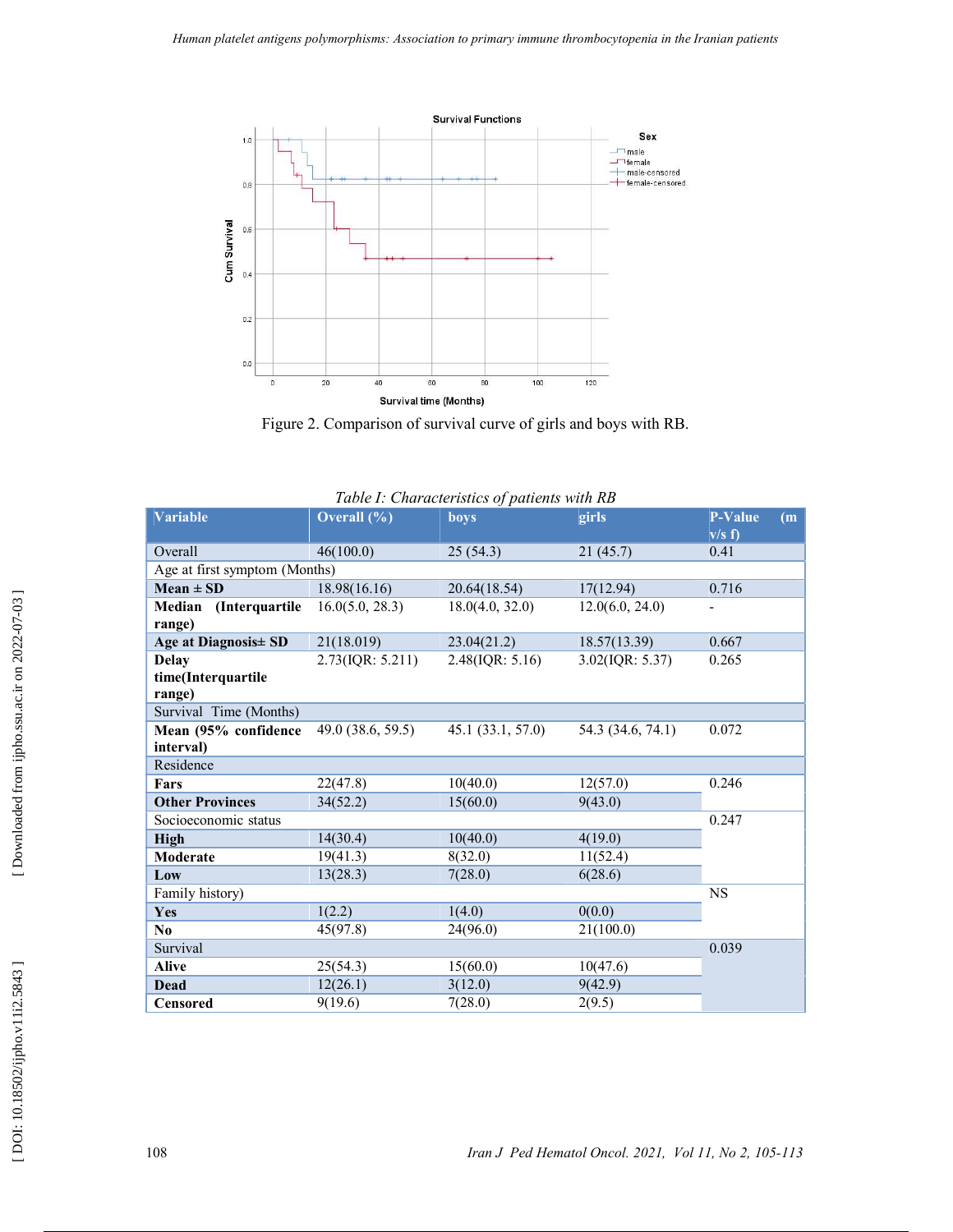| <b>Variable</b>                 | Overall $(\% )$ | boys     | girls    | P-value |
|---------------------------------|-----------------|----------|----------|---------|
| <b>Overall</b>                  | 46(100.0)       | 25(54.3) | 21(45.7) |         |
| Types of eye involvement        |                 |          |          | 0.208   |
| Unilateral                      | 30(65.2)        | 19(76.0) | 11(52.4) |         |
| Bilateral                       | 12(26.1)        | 5(20.0)  | 7(33.3)  |         |
| Trilateral                      | 4(8.7)          | 1(4.0)   | 3(14.3)  |         |
| Eye                             |                 |          |          | 0.352   |
| Right                           | 22(47.8)        | 14(56)   | 8(38.1)  |         |
| Left                            | 11(23.9)        | 6(24.0)  | 5(23.8)  |         |
| <b>Both</b>                     | 13(28.3)        | 5(20.0)  | 8(38.1)  |         |
| <b>Extra-ocular involvement</b> |                 |          |          | 0.293   |
| Yes                             | 11(26.0)        | 5(20.0)  | 7(33.3)  |         |
| No                              | 34(74.0)        | 20(80.0) | 14(66.7) |         |
| <b>Main symptom</b>             |                 |          |          | 0.869   |
| Leukocoria                      | 25(54.3)        | 14(56.0) | 11(52.4) |         |
| Strabismus                      | 5(10.9)         | 2(8.0)   | 3(14.3)  |         |
| Redness                         | 5(10.9)         | 3(12.0)  | 2(9.5)   |         |
| Decreased vision                | 3(6.5)          | 1(4.0)   | 2(9.5)   |         |
| Proptosis                       | 8(17.4)         | 5(20.0)  | 3(14.3)  |         |
| <b>Secondary involvement</b>    |                 |          |          | 0.216   |
| Yes                             | 11(23.9)        | 4(16.0)  | 7(33.3)  |         |
| N <sub>o</sub>                  | 35(66.1)        | 21(84.0) | 14(66.7) |         |

|  |  |  | Table II: Disease's characteristics of patients with RB. |
|--|--|--|----------------------------------------------------------|
|--|--|--|----------------------------------------------------------|

| Table III:. Disease management of patients with RB. |  |
|-----------------------------------------------------|--|
|-----------------------------------------------------|--|

| raole m Disease management of patients while red.<br><b>Variable</b> | Overall $(\% )$ | boys     | girls    | P-value |
|----------------------------------------------------------------------|-----------------|----------|----------|---------|
| <b>Overall</b>                                                       | 43(100.0)       | 24(55.8) | 19(44.2) |         |
| <b>Other treatments</b>                                              |                 |          |          | 0.440   |
| Yes                                                                  | 9(21.0)         | 4(16.7)  | 5(26.3)  |         |
| No                                                                   | 34(79.0)        | 20(83.3) | 14(73.7) |         |
| <b>Systemic Chemotherapy</b>                                         |                 |          |          | 0.685   |
| Yes                                                                  | 36(83.7)        | 19(79.0) | 17(89.5) |         |
| No                                                                   | 7(16.3)         | 5(21.0)  | 2(10.5)  |         |
| <b>E-nucleation</b>                                                  |                 |          |          | 0.305   |
| Yes                                                                  |                 |          |          |         |
| Right                                                                | 23(53.5)        | 14(58.3) | 9(53.0)  |         |
| Left                                                                 | 17(39.5)        | 9(37.5)  | 8(47.0)  |         |
| Both                                                                 | 1(2.3)          | 1(4.2)   | 0(0.0)   |         |
| N <sub>0</sub>                                                       | 2(4.7)          | 0(0.0)   | 2(10.5)  |         |
| <b>Exenteration</b>                                                  |                 |          |          |         |
| Yes                                                                  | 2(4.7)          | 0(0.0)   | 2(10.5)  |         |
| N <sub>o</sub>                                                       | 41(95.3)        | 24(100)  | 17(89.5) |         |
| <b>Refused Treatment</b>                                             |                 |          |          | 0.496   |
| Yes                                                                  | 5(11.6)         | 2(8.3)   | 3(15.8)  |         |
| No                                                                   | 38(88.4)        | 22(91.7) | 16(84.2) |         |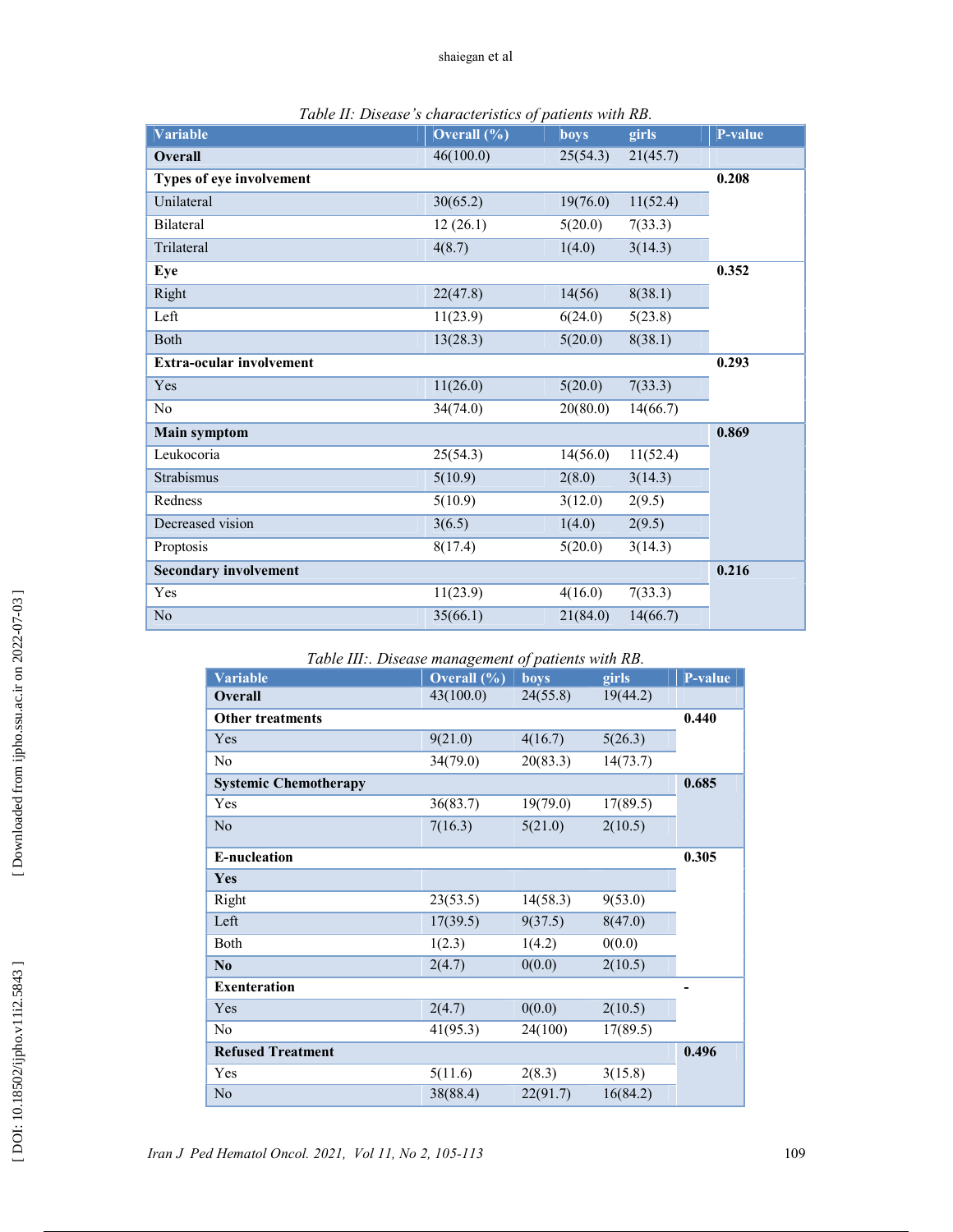| <b>Variable</b>                  | Overall $(\% )$ | boys      | girls     | P-value |
|----------------------------------|-----------------|-----------|-----------|---------|
| <b>Overall</b>                   | 31(100.0)       | 17(54.8)  | 14(45.2)  |         |
| <b>Optic Nerve Involvement</b>   |                 |           |           | 0.805   |
| Yes                              | 6(19.3)         | 3(17.6)   | 3(21.4)   |         |
| No                               | 25(80.7)        | 14(82.4)  | 11(78.6)  |         |
| <b>Vitreous Involvement</b>      |                 |           |           | 0.290   |
| Yes                              | 9(29.0)         | 6(35.3)   | 3(21.4)   |         |
| N <sub>o</sub>                   | 22(71.0)        | 11(64.7)  | 11(78.6)  |         |
| <b>Orbit Involvement</b>         |                 |           |           | 0.039   |
| Yes                              | 3(9.7)          | 0(0.0)    | 3(21.4)   |         |
| N <sub>o</sub>                   | 28(90.3)        | 17(100.0) | 11(78.6)  |         |
| <b>Choroid Involvement</b>       |                 |           |           | 0.788   |
| Yes                              | 4(12.9)         | 2(11.8)   | 2(14.3)   |         |
| N <sub>o</sub>                   | 27(87.0)        | 15(88.2)  | 12(85.7)  |         |
| <b>Angel Involvement</b>         |                 |           |           | 0.370   |
| Yes                              | 1(3.2)          | 1(5.9)    | 0(0.0)    |         |
| N <sub>o</sub>                   | 30(96.8)        | 16(94.1)  | 14(100.0) |         |
| <b>Cellular Pathology</b>        |                 |           |           | 0.617   |
| Highly differentiated            | 9(29.0)         | 4(23.5)   | 5(35.7)   |         |
| Partialy differentiated          | 7(22.6)         | 5(29.4)   | 2(14.3)   |         |
| Undifferentiated                 | 12(38.7)        | 7(41.2)   | 5(35.7)   |         |
| Others                           | 3(9.7)          | 1(5.9)    | 2(14.3)   |         |
| <b>Pathologic Grading</b>        |                 |           |           | 0.599   |
| pathological tumor stage 1       | 3(9.7)          | 3(17.6)   | 0(0.0)    |         |
| pathological tumor stage 2a      | 2(6.5)          | 1(5.9)    | 1(7.1)    |         |
| pathological tumor stage 2b      | 5(16.1)         | 2(11.8)   | 3(21.4)   |         |
| pathological tumor stages 3 or 4 | 20(64.5)        | 10(59.0)  | 10(71.0)  |         |

Table VI: Pathological features of retinoblastoma patients admitted 2010-2018, Khalili referral eye center, Fars Province, Iran, 2010-2018

### **Discussion**

This study aimed to investigate the epidemiology of RB in southwestern Iran and followed the investigators' previous study (9). The mean age of the patients was estimated to be about 19 months at the time of diagnosis and the delay time for treatment was about 3 months. The results of this study indicated that most of the patients were boys. The higher incidence of disease in boys compared with girls in this study was consistent with the previous report  $(9)$ . Of course, in a study in Oman by 2004, the incidence of the disease in girls was higher than boys. The same result was reported from India in 2002 but in the recent study published in 2018, the disease

incidence was higher in boys (12). The percentage of unilateral and bilateral eye involvement in the present study was almost the same as that reported in Nigeria (13). However, compared with the reported data of the cases in India, the proportion of unilateral involvement was greater in the present study (14). In this study, the ratio of bilateral/trilateral involvement was equal in girls and boys. This finding was in compliance with the results of a study from Brazil (2); in which in spite of no statistically significant difference, the proportions were significant in boys and girls. Therefore, the equal ratio in this study may be due to the inadequate number of patients. The mean age of symptom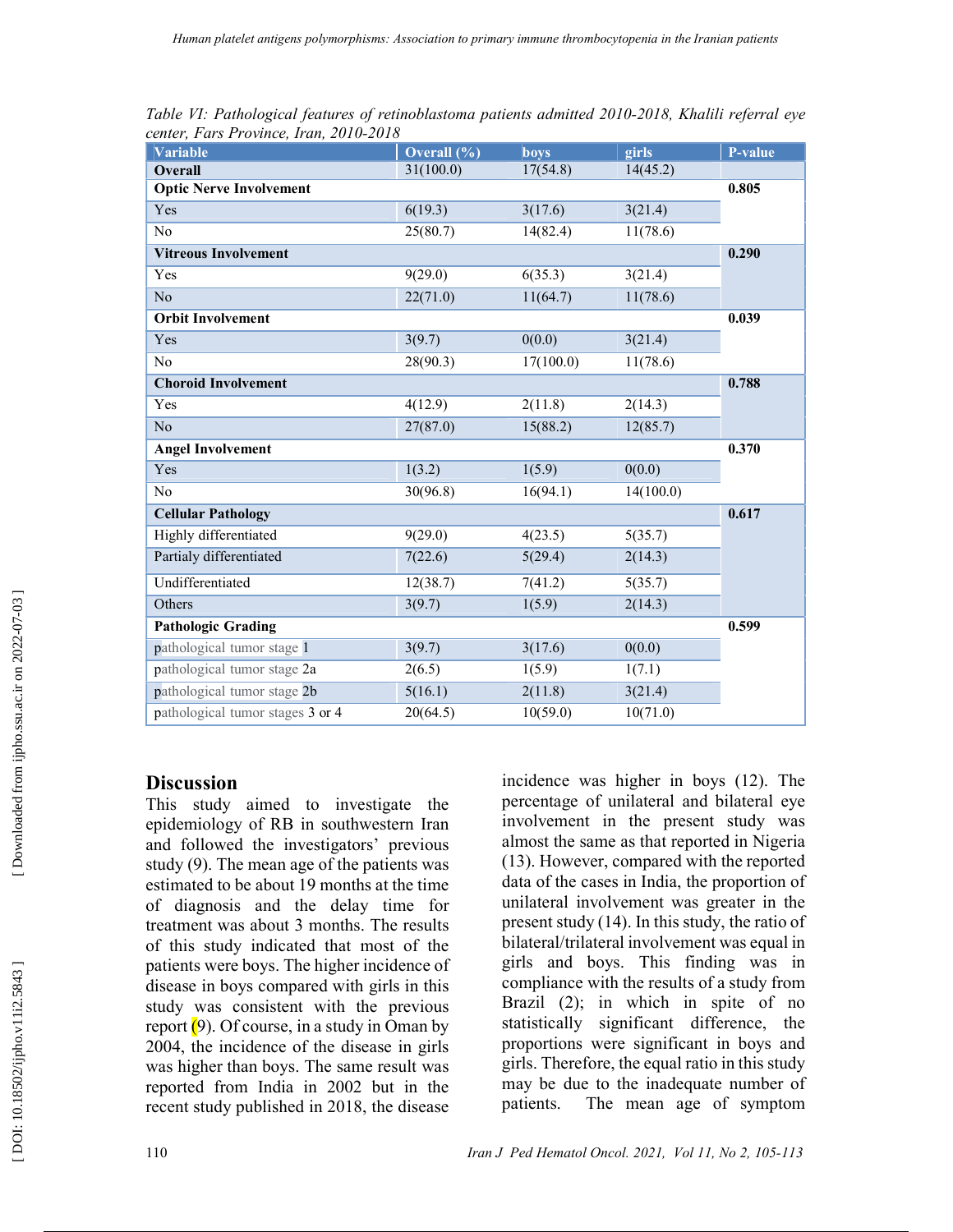development in patients in this study was 6 months less than that in Turkey and the United Kingdom (13). Given that the active health services in the UK are delivered with much quality than in Iran, this finding may indicate a lower age of onset of the disease in southwestern Iran. Since almost all patients had sporadic forms of the disease, genetic and environmental factors of the parents may be involved in the early onset of illness, or the existence of other genetic disorders in the patient facilitates the RB gene mutation and caused its occurrence at earlier ages. On the other hand, like earlyonset leukemia, which is due to a gene mutation in the early stages of fertilization or fertility, this mutagenesis perhaps led to early-onset RB with a more advanced stage of pathology. In most childhood diseases, early diagnosis of the disease may depend on the pattern of behavior search and parental care, and the parents' sensitivity to the symptoms, and their access to the specialized centers. However, the results of this study showed that there was no statistically significant relationship between the socioeconomic status of parents and the survival rate of patients. The mean delay time for treatment in this

study was 2.7 months, which was slightly lower than that in the previous study, 3.3 months in the same region (9). This reduction in the delay time may indicate improvement in the search pattern and treatment of patients in the southwestern Iran. The mean delay time for treatment was 9.4 months in the northwestern Iran, 10.5 months in Brazil, 1.87 months in England, and 3.8 months in Switzerland (2, 13). Accordingly, the duration of postdiagnosis treatment delay in southwestern Iran was reasonable in comparison with other regions of Iran as well as other countries. In the present study, the most common symptom was leukocoria followed by strabismus. Proptosis was at the bottom of the list, while in Nepal, Nigeria, and Ethiopia, proptosis had the highest rate of occurrence (15, 16). This difference can be due to the lack of awareness among health professionals or lack of appropriate diagnostic standards and delayed diagnosis in these countries.

The mean age of disease presentation in the present study was lower than that in other countries (17, 18, 19). In addition, almost all of the patients underwent E-nucleation after diagnosis, and postoperative pathological findings showed an advanced stage of the disease, which affected the prognosis and survival of the patients. Such parameters suggested a significant delay in the diagnosis of eye symptoms by the parents and the referral for screening and examination by the ophthalmologist. The most common routes of metastasis were direct infiltration via the vitreous and optic nerve to the central nervous system. This finding was in concordance with a study from Ethiopia(15). Standard therapeutic options including E-nucleation, Exenteration, and systemic chemotherapy were done for patients depending on their visual prognosis. In developed countries, chemotherapy is the most common treatment approach (20). The difference may be due to the higher stage of RB in these patients which may partly be due to delayed diagnosis or delayed treatment. If serious attention is paid to parents' training to diagnose the symptoms of the disease, and screening is performed by at least one red-reflex examination in children under two months and then every six months in children under three years of age, the Enucleation rate decreases up to 50%. However, if the diagnosis is made after the development of symptoms and the parents notice them, the E-nucleation rate is often higher than 90%. Accordingly, increasing the level of parental awareness of the disease can help improve patients' prognosis. Although almost all patients with RB admitted to Khalili Ophthalmology Center entered this study, the sample size was still inadequate to identify factors associated with the incidence or prognosis of the disease. Considering that Khalili hospital is the only referral eye center in the region, it is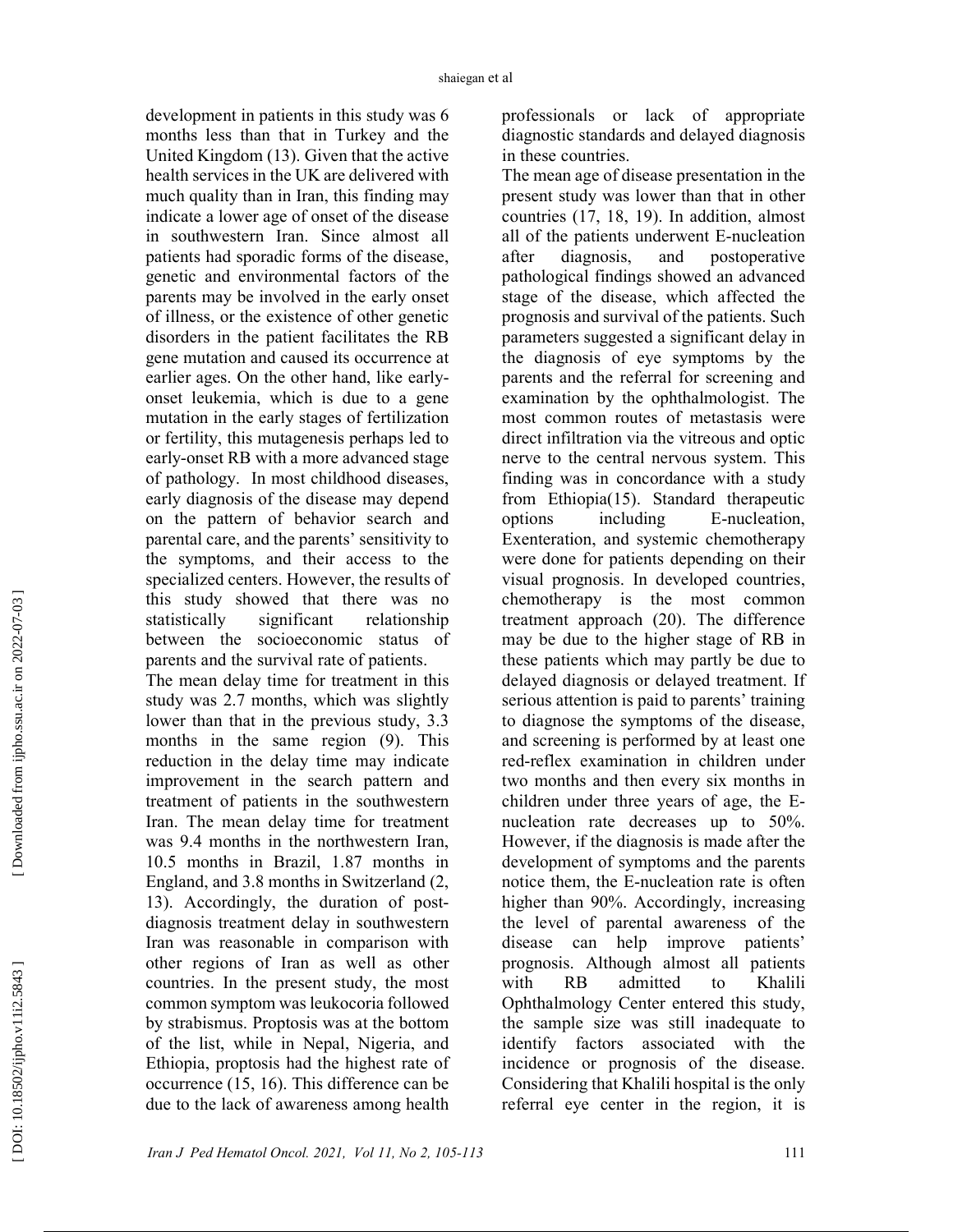estimated that almost all cases in this area are included in this study. At the same time, multi-center studies are proposed to increase sample size and increase the statistical power of the results. Moreover, failure to routine follow-up of the patients and the disease consequences, as well as the impossibility of follow-up by the investigators affected the results of the study about the disease consequences.

### Conclusion

Almost all cases were diagnosed in the advanced stages of the disease in Southwestern Iran and nearly all patients underwent surgery and lost at least one eye. Given that the disease is not preventable but early diagnosis improves the prognosis, it is recommended that an eye examination at birth and designing and implementing prevention programs through parenting and child care personnel be performed in order to pay attention to early symptoms of the condition and then consult with an ophthalmologist, and in the absence of symptoms, screening should be done by at least one red-reflex examination in children less than two months and then every six months in children under three years of age.

## Conflict of interest

The authors declare no conflict of interest.

# **References**

1. Luo C, Deng YP. Retinoblastoma: concerning its initiation and treatment. Int J Ophthalmol 2013 18;6(3):397-401.

2. Selistre SGA, Maestri MK, Santos-Silva P, Schüler-Faccini L, Guimarães LSP, Giacomazzi J, Evangelista Júnior MC, Ashton-Prolla P. Retinoblastoma in a pediatric oncology reference center in Southern Brazil. BMC Pediatr 2016; 3;16:48.

3. Kivela T. The epidemiological challenge of the most frequent eye cancer: retinoblastoma, an issue of birth and death. Br J Ophthalmol 2009; 93(9): 1129-1131.

4. Yun J, Li Y, Xu CT, Pan BR. Epidemiology and Rbl gene of retinoblastoma. Int J Ophthalmol 2011; 4(1): 103-109.

5.Su-Yin L ,Solomon C , Ching-Fang T, Shew-meeI S, Jun-Jun Y, Cheng-Bin T. Incidence and survival of RB in Taiwan: A Nationwide population-based study 1996- 2011.Br J Ophthalmol 2016; 100: 839-842. 6. Subramaniam S, Rahmat J, Rahman NA, Ramasamy S, Bhoo-Pathy N, Pin GP, AlagaratnamJ. Presentation of RB patients in Malaysia. Asian Pas J Cancer Prev 2014; 15(18):7863-7873.

7. Navo E, Teplicky D, Albero R, Fandino AC, Demirdjian G, Chantada GL. Clinical presentation of RB in middle-income countries. J Pediatr Hematol oncol 2012; 34(3): 97-101.

8. Mohammad Sorowar H, Mamtaz B, Md Mahmuduzzaman M; Shameema F, Shahinur K, Humayun KS, et al. Epidemiology of children and adolescent cancer in Bangladesh 2001- 2014. BMC cancer 2016; 16:104-109.

 9. Salehi A, Owji N, Malekmakan L, Eghtedari M, Imanieh MH. Epidemiologic features of retinoblastoma in Shiraz, southern Iran. Iran Red Crescent Med J 2011; 13(7): 452-457.

10. Naseripour M, Nazari H, Bakhtiari P, Modarres-zadeh M, Vosough P, Ausari M. Retinoblastoma in Iran: outcomes in terms of patients, survival and globe survival.Br J Ophthalmol 2009; 93: 28-32.

11. Molavi Vardajani H, Haghdoost AA, Shahravan A, Rad M. Cleansing and preparation of data for statistical analysis: A step necessary in oral health sciences research. JOHOE 2016; 5(4):171-185.

12. Rangamani S, SathishKumar K, Manoharan N, Julka PK, Rath GK, Shanta V, et al. Pediatric retinoblastoma in India: evidence from the national cancer registry program. Asian Pac J Cancer Prev 2015; 16:4193-8.

13. Nabie R, Taheri N, Mahdavifard A, FadaeiFouladiR. Charactristics and clinical presentations of pediatric retinoblastoma in